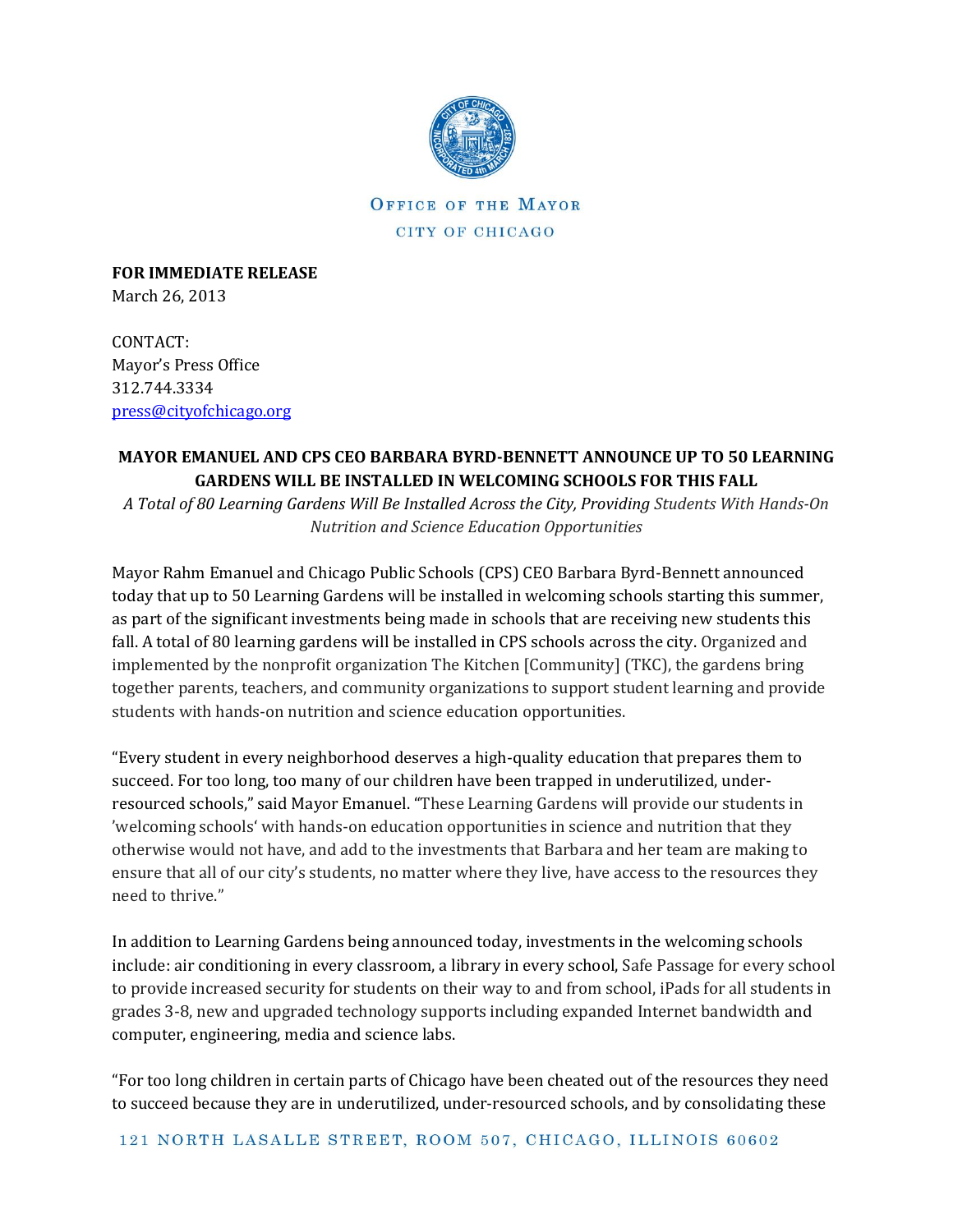schools we can focus on safely getting every child into a better performing school close to their home," said CEO Byrd-Bennett. "Installing these Learning Gardens as an additional resource at up to 50 welcoming schools will give many students the hands-on education experience they might not otherwise have. Welcoming schools will have the things that parents, teachers and CPS agree students need to ensure that every child in every neighborhood in Chicago has access to a high quality education that prepares them to succeed in life."

In December 2012, Mayor Emanuel announced that \$1 million in NATO legacy funds would go toward supporting the development of Learning Gardens at 60 CPS schools. TKC has worked with the Chicago philanthropic and business community to raise the funding to support 20 additional gardens for a total of 80. Thirty of these gardens will be installed this spring, and the remaining 50 will be installed in schools throughout the summer and fall for use starting in the fall.

"I want to thank Mayor Emanuel and the City of Chicago for coming together around the concept of Learning Gardens as a solution for outdoor garden-based learning," said Chef and The Kitchen Community co-founder Kimbal Musk. "Learning Gardens are easy, affordable and scalable, and we're thrilled to be planting more of them here in Chicago. Last year's Pilot Program yielded incredible results - children increased their likability of vegetables grown in the Learning Garden by 50 percent. We are thrilled for this next round of Learning Gardens in Chicago."

TKC's Learning Gardens are an extension of the classroom and an enhancement to playgrounds and other environments. They infuse healthy habits and instruction into everyday learning. The Kitchen Community has installed 14 gardens at CPS schools. These early TKC projects were jump-started with partnerships in Chicago's business and philanthropic community, including JPMorgan Chase.

"It is extremely important that our students learn about healthy eating at an early age. I know that these Learning Gardens will be a welcome addition to our neighborhood schools and I am excited that Calmeca Academy in the 12th Ward will be one of the schools receiving a garden. I applaud Mayor Emanuel and CPS on their efforts," stated Alderman Cardenas, 12th Ward Alderman and Chairman of the Committee on Health & Environmental Protection.

Learning Gardens have been installed at the following schools: Ruiz Elementary, Benito Juarez Community Academy High School, Jonathan Burr Elementary, Mildred I. Lavizzo Elementary, Carter G. Woodson South Elementary, Sir Miles Davis Magnet Elementary Academy, Dawes Elementary, Nathanael Greene Elementary, Carl von Linne Elementary, Southside Occupational, Paul Laurence Dunbar Career Academy High School, Neal F Simeon Career Academy High School, Oliver S. Westcott Elementary, Robert L. Grimes Elementary School. TKC has partnered with Chicago nonprofits Openlands and Common Threads to work with schools and teachers to create innovative, school-by-school approaches to incorporate the gardens into student learning.